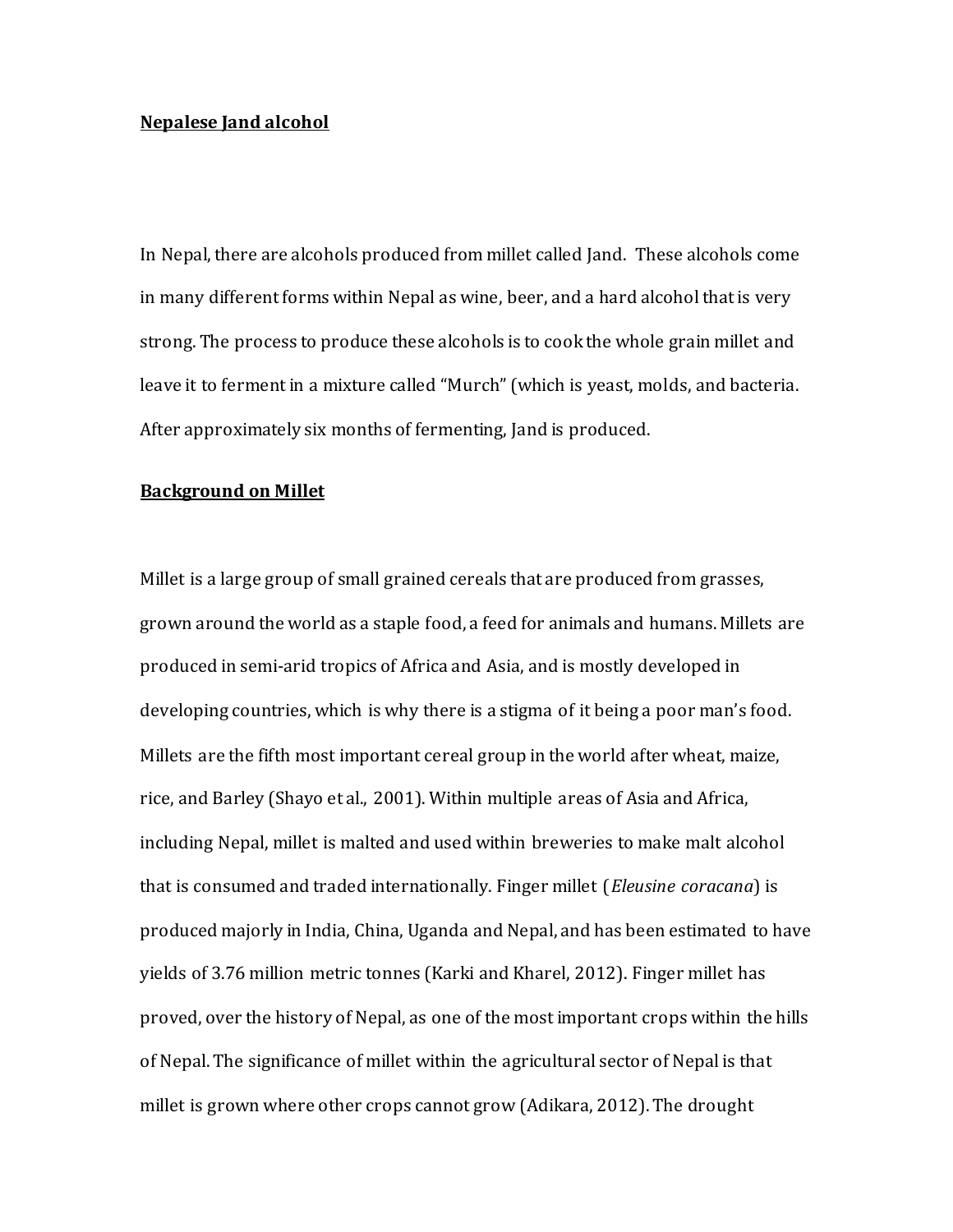tolerance of millet allows it to grow well in the high runoff areas of the Nepal hills, where technology of water retention is currently lacking. Millet, on top of being a staple food of many cultures in developing countries, has been ranked the number two malts to be brewed behind barley that is mostly used in beer (Karki and Kharel, 2012).

## **Possible Impacts of Millet Alcohol Production**

This product provides women job opportunities within the sorting, fermenting, and production of Jand. Women currently play a significant role within the production, as they are the main producers of the actual fermented Jand, and also the makers of the tongba that has market potential. The production of this alcohol allows Nepal to also share their culture with the rest of the world. These alcohols are consumed at festivals, ceremonies, and many other celebrations (Karki and Kharel, 2012).

# **Export Potential**

Within Canada, there are countless breweries and microbreweries that produce alcohols and beers of all different kinds. The culture of beer within Canada is undeniable, and if Nepal could enter this market with a millet based beer, this could open doors for not only just producing the final product, but also producing raw materials of millet on an international level which would increase demand for millet